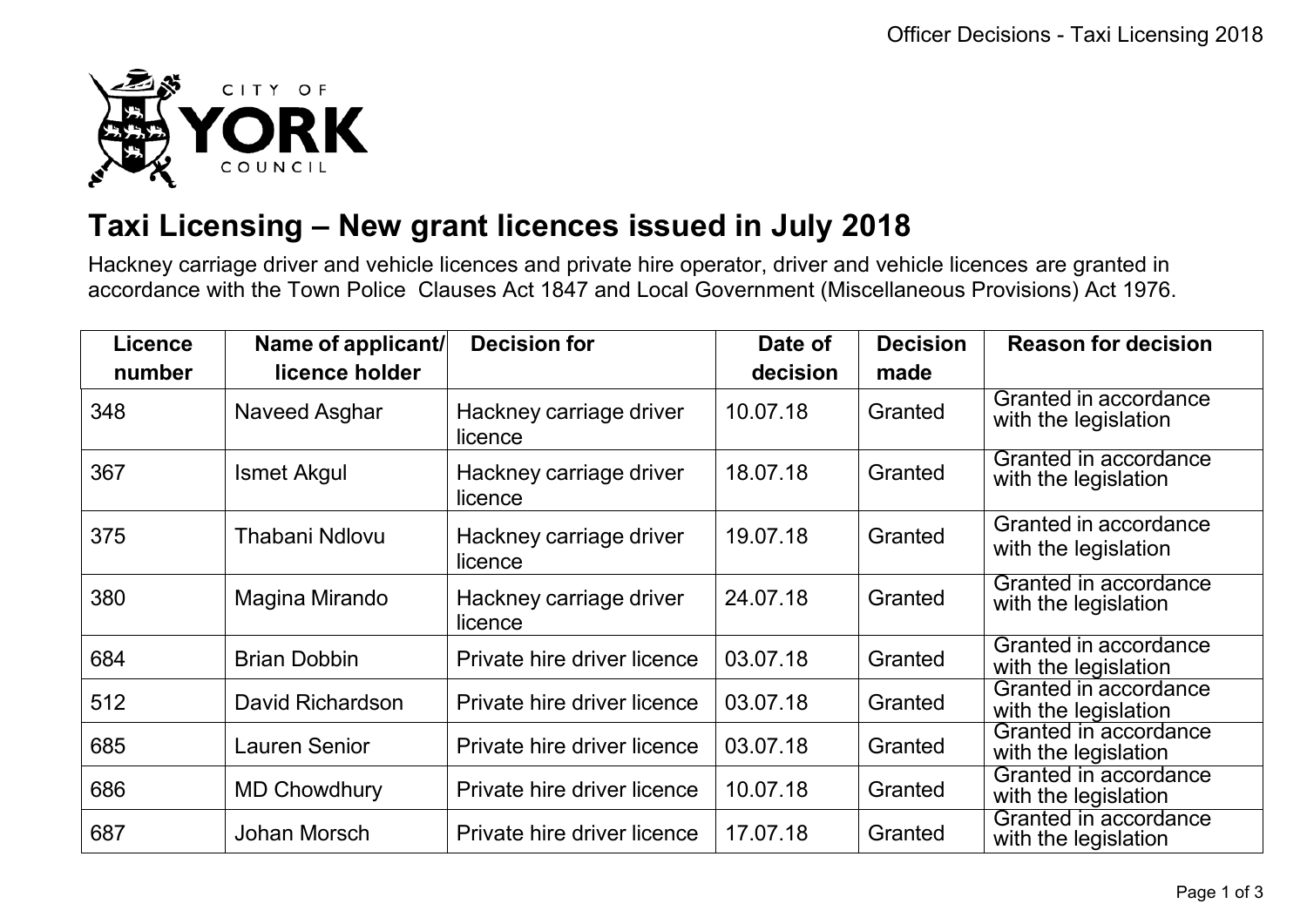Officer Decisions - Taxi Licensing 2018

| <b>Licence</b><br>number | Name of applicant/<br>licence holder | <b>Decision for</b>             | Date of<br>decision | <b>Decision</b><br>made | <b>Reason for decision</b>                    |
|--------------------------|--------------------------------------|---------------------------------|---------------------|-------------------------|-----------------------------------------------|
| 688                      | <b>Peter Wilson</b>                  | Private hire driver licence     | 24.07.18            | Granted                 | Granted in accordance<br>with the legislation |
| 142                      | Imran Ali                            | Private hire driver licence     | 26.07.18            | Granted                 | Granted in accordance<br>with the legislation |
| 396                      | Mariya Miteva                        | Private hire driver licence     | 26.07.18            | Granted                 | Granted in accordance<br>with the legislation |
| 690                      | <b>Shakeel Mohammed</b>              | Private hire driver licence     | 31.07.18            | Granted                 | Granted in accordance<br>with the legislation |
| 689                      | <b>Gary Stannard</b>                 | Private hire driver licence     | 31.07.18            | Granted                 | Granted in accordance<br>with the legislation |
| 791                      | <b>Brian Dobbin</b>                  | Private hire vehicle<br>licence | 03.07.18            | Granted                 | Granted in accordance<br>with the legislation |
| 807                      | <b>Abdul Majid</b>                   | Private hire vehicle<br>licence | 05.07.18            | Granted                 | Granted in accordance<br>with the legislation |
| 823                      | <b>Daniel Simpson</b>                | Private hire vehicle<br>licence | 05.07.18            | Granted                 | Granted in accordance<br>with the legislation |
| 597                      | David Ashford                        | Private hire vehicle<br>licence | 10.07.18            | Granted                 | Granted in accordance<br>with the legislation |
| 550                      | <b>Steven Reynolds</b>               | Private hire vehicle<br>licence | 10.07.18            | Granted                 | Granted in accordance<br>with the legislation |
| 881                      | 34 Cars Ltd                          | Private hire vehicle<br>licence | 13.07.18            | Granted                 | Granted in accordance<br>with the legislation |
| 829                      | 34 Cars Ltd                          | Private hire vehicle<br>licence | 13.07.18            | Granted                 | Granted in accordance<br>with the legislation |
| 893                      | 34 Cars Ltd                          | Private hire vehicle<br>licence | 13.07.18            | Granted                 | Granted in accordance<br>with the legislation |
| 895                      | <b>Constantin Tocileanu</b>          | Private hire vehicle<br>licence | 17.07.18            | Granted                 | Granted in accordance<br>with the legislation |